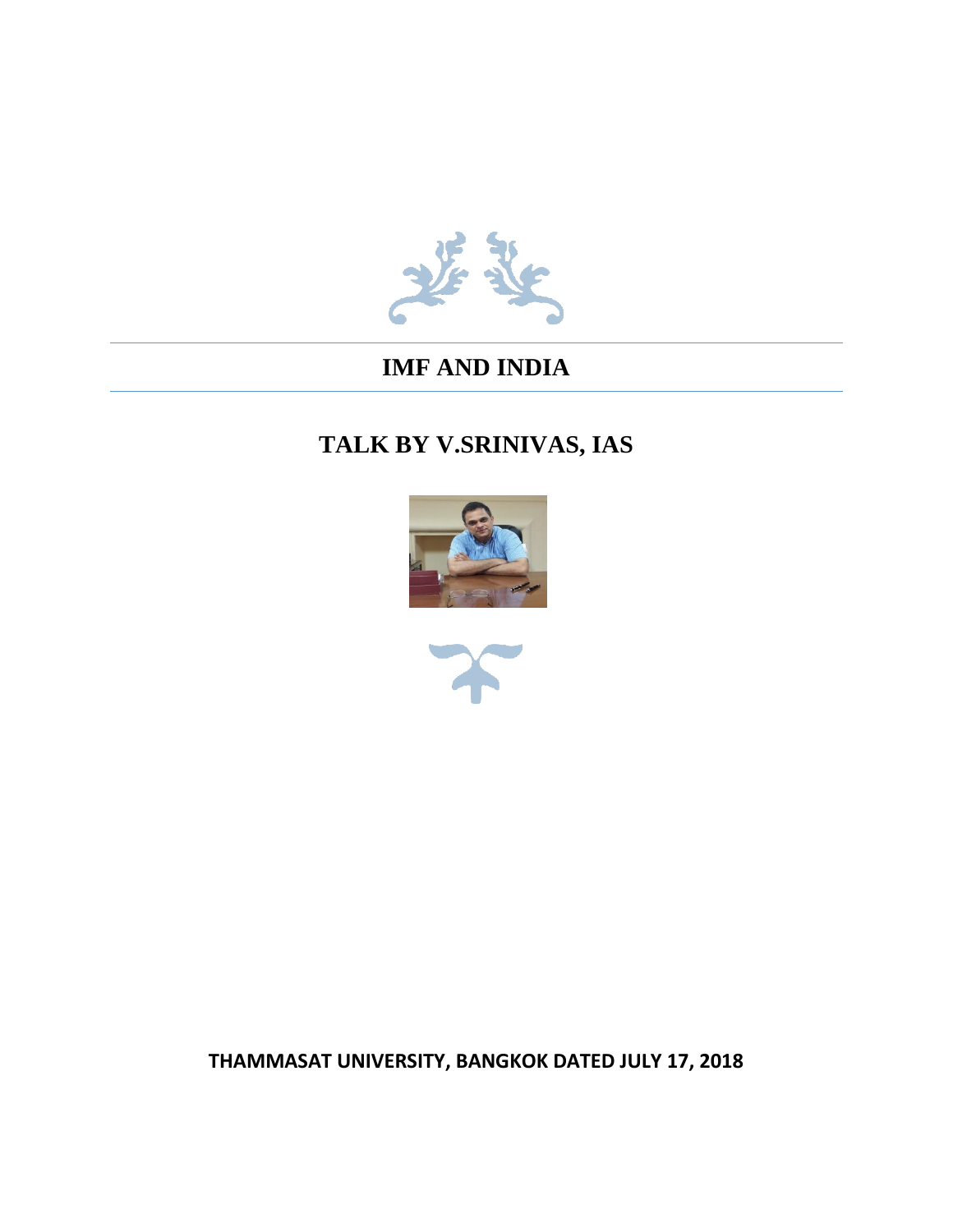### IMF AND INDIA

Deputy Chief of Mission Abbagani Ramu, Dr.Nitinant Wisaweisuan Dean Thammasat University, Dr. Kitti Prasirtsuk, Vice Rector for International Relations, Dr. Surat Horachaikul, Director Chulalonkorn University, Smt. Sudhi Chaudhury, First Secretary Embassy of India to Japan, Distinguished Senior Faculty of Thammasat University,

I am delighted to be at the Thammasat University today. I am grateful to the Deputy Chief of Mission and Dr. Nitinant Wisaweisuan for facilitating my interaction with the senior faculty of Thammasat University.

As a policy maker, I have discovered that Economics has great beauty. It has tremendous spiritual strength. Macroeconomic policy making entails the pursuit of the clear light of truth and reason, emphasizing the use of countercyclical monetary and fiscal policies, flexible exchange rates and inflation targeting. Robust economic systems have enabled Nations to double their share in world trade, raise per capita incomes and lift millions out of poverty. Let me present the India growth story and her relations with the IMF. These are the highlights of my forthcoming book "India and IMF" the research work for which was under taken with a fellowship from the Indian Council of World Affairs, Ministry of External Affairs.

#### **Introduction**

I shall divide my paper India and the International Monetary Fund 1944-2017 into 4 parts – India at Bretton Woods 1944; India-IMF relations in program years – 1966, 1981 and 1991; IMF-India relations in Growth Years and IMF Reforms. India-IMF relations are as much individual relations as they are institutional relations. After the famous exchange between A.D.Shroff and John Maynard Keynes during the Bretton Woods Conference considerable synergy was witnessed between India's top bureaucracy and IMF staff as seen in the engagements between M. Narasimham and Jacques De-Larosiere and the Montek Singh Ahluwalia – Hubert Neiss and Micheal Camdessus. The intellectual convergence of ideas was a major reason for the seamless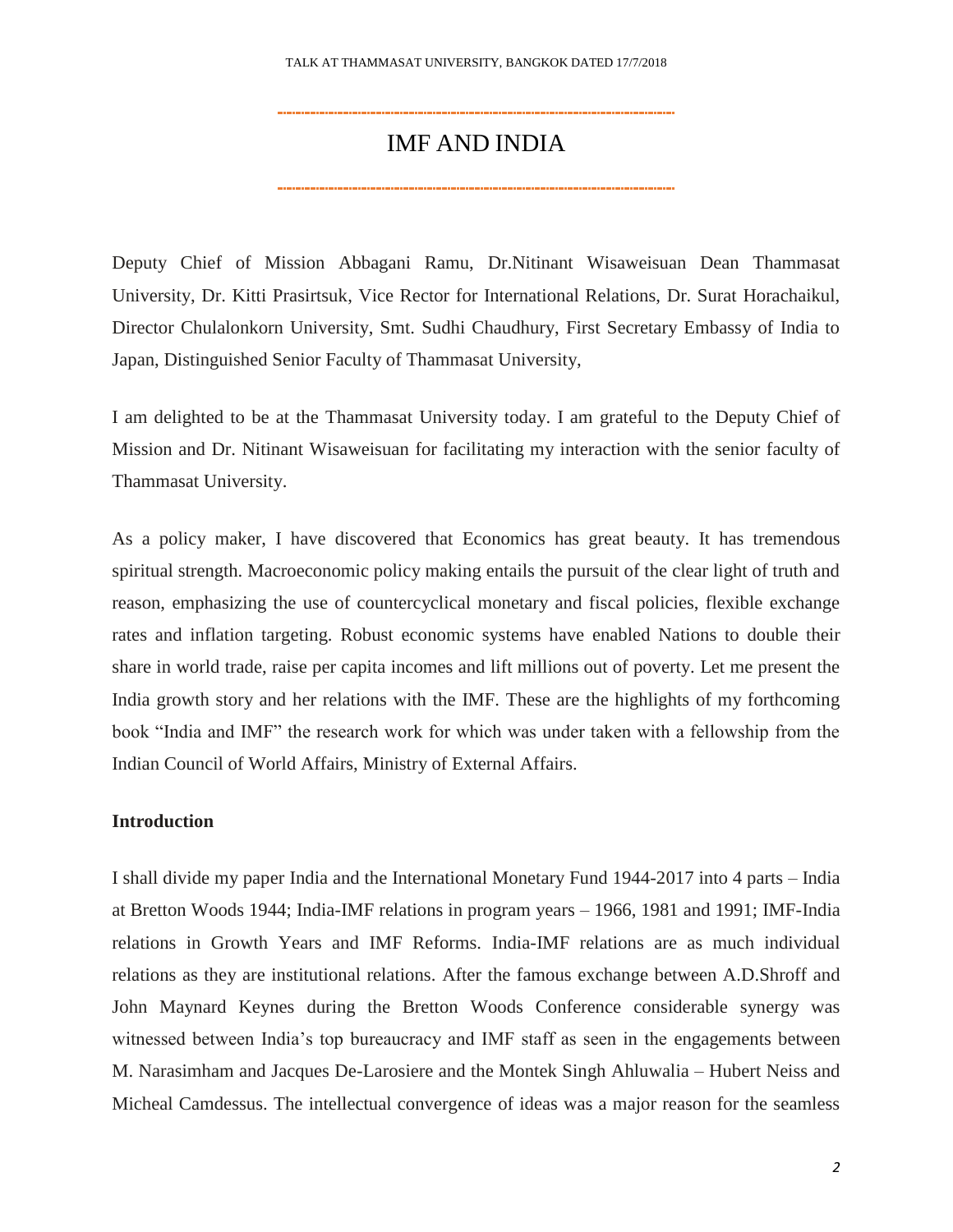implementation of 3 IMF programs. The Narasimham – Jacques De-Larosiere relationship stands out for sheer perseverance as they jointly ensured Fund approval for a US \$ 5 billion Stand-By Arrangement in 1981. The Montek Singh Ahluwalia – Hubert Neiss engagement helped push together radical reforms post 1991 crisis. I was witness to Y.V.Reddy's constructive engagement with Rodrigo De Rato and Anne Kruger and then subsequently the interactions between Duvvuri Subbarao and Dominque Strauss-Kahn were always cordial. The current Managing Director Christine Lagarde has been a huge supporter of India's economic policies.

My research work shows a co-evolution of India's economic policy and Fund advise as confidential advisor to Nations was witnessed over the past 70 years. There was ideological resistance in India for Fund advise on fiscal, monetary and other structural conditionality based on the 1966 experience when the devaluation of the rupee did not work in boosting exports. In the recent years, India did not favor the Fund advise for Inflation Targeting. In 2016, the Government and the Reserve Bank of India announced an inflation target range of 2-6 percent. India's monetary policy approach based on multiple indicator approach had failed to stabilize inflation – inflation ranged between 5 and 16 percent in 20 years 1990-2010, and between 8 and 13 percent in the 5 years 2010-15. The Reserve Bank of India faced a difficult legacy of inflation expectations. Food prices contributed to 50 percent of the basket of goods comprising the consumer price index making it difficult for policy makers to perceive the influence of monetary policy on the inflation rate. The Reserve Bank of India developed macroeconomic models incorporating several special features and India's experience in the early years of adoption of inflation-forecasting targeting seems positive.

#### **Creation of IMF – India, an Original Member**

The United Nations Monetary and Financial Conference at Bretton Woods in July 1944 witnessed a consensus between 44 countries for the creation of the International Monetary Fund and the World Bank. India was represented at the Bretton Woods Conference by a six-member delegation including the Finance Minister Sir Jeremy Raisman, the Governor of the Reserve Bank of India Sir C.D.Deshmukh, and Mr. A.D.Shroff. The Indian delegation made a plea for adequate representation in the management of the Fund, and a workable agreement with the Government of the United Kingdom for liquidation of her sterling balances.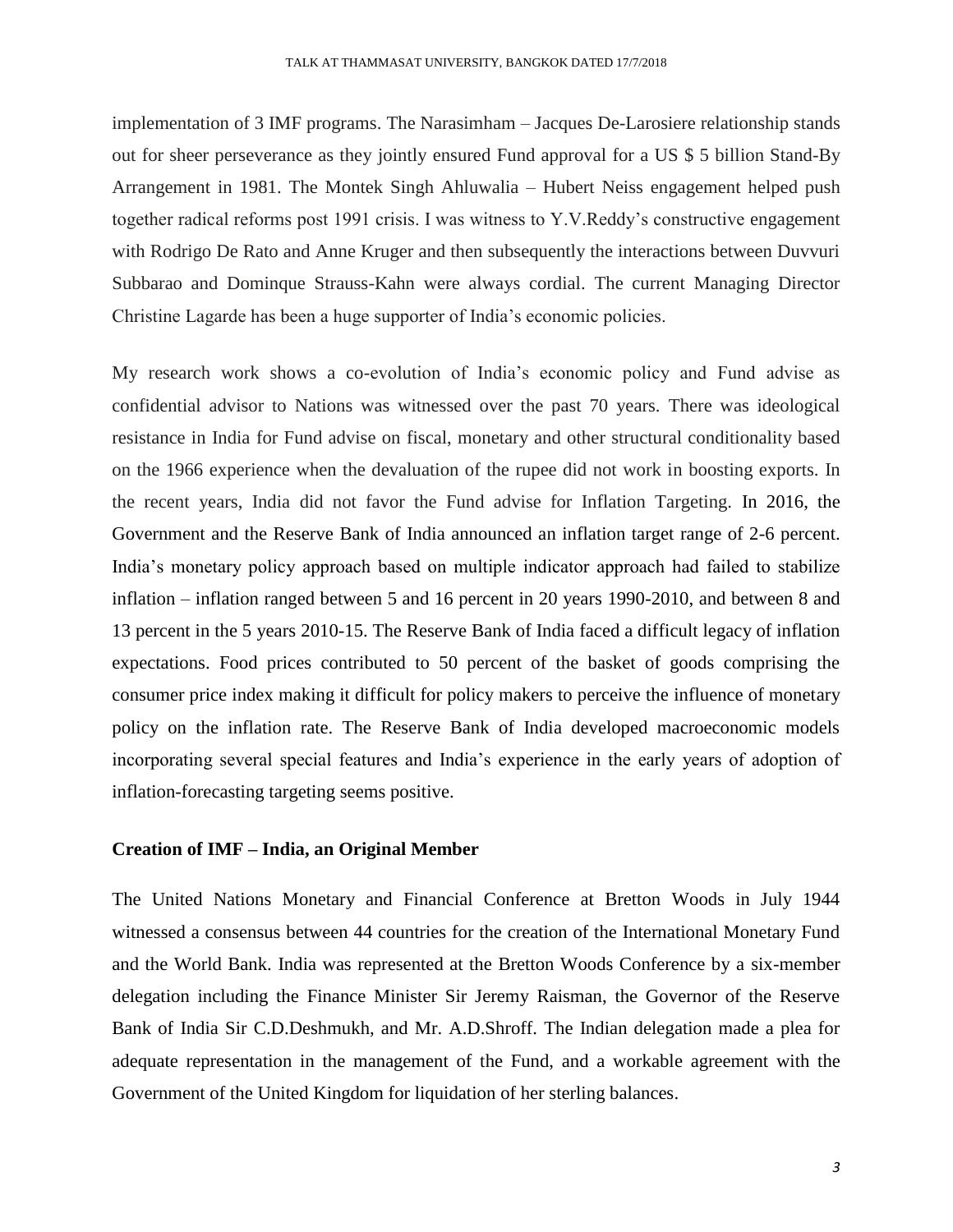Mr. A.D.Shroff in his statement at the Bretton Woods Conference asked for a multilateral settlement of a portion of India's balances and urged John Maynard Keynes to evolve a concrete formula. Shorff felt that the big guns at the Bretton Woods Conference unfortunately may not attach great importance to a country like India. He felt that India was being placed in a situation, which was comparable to the position of a man with a million-dollar balance in the bank but not sufficient cash to pay his taxi fare.

The United States delegation expressed its sympathetic understanding of the importance of India's problem but took the view that the problem of wartime indebtedness will be settled directly by the countries concerned in a spirit of mutual understanding. Lord John Maynard Keynes said that "we appreciate the moderate, friendly and realistic statement of the problem, which Mr. Shroff put before you today. Nevertheless the settlement of these debts must be a matter between those concerned."

Despite having lost the battle for orderly liquidation of sterling balances, India participated in the Fund and the World Bank. India's quota was the fifth largest in 1945. It was felt that India should lend its support to an Institution which was intended to put an end to the disastrous practices of competitive depreciation of currencies by establishing exchange rates. India's membership to the Fund was duly ratified by the Legislative Assembly on  $29<sup>th</sup>$  October 1947.

#### **The International Monetary Fund**

The IMF was established in 1944 following the Bretton Woods Conference. The IMF's membership has since grown four-fold, from 44 to 184. The world's financial landscape has dramatically altered with the rise of private international capital flows. The IMF has continually evolved to meet the needs of its members and the international economic system. In 2008 following the Great Recession, the IMF has led the international policy cooperation dialogue for stabilizing the global economy.

The IMF's mandate is promotion and maintenance of monetary and financial stability, in individual countries and at international level. The IMF discharges this mandate in a variety of ways. It provides the framework and mechanisms for international economic cooperation through the annual IMFC and G-24 meetings. Second, the IMF helps countries design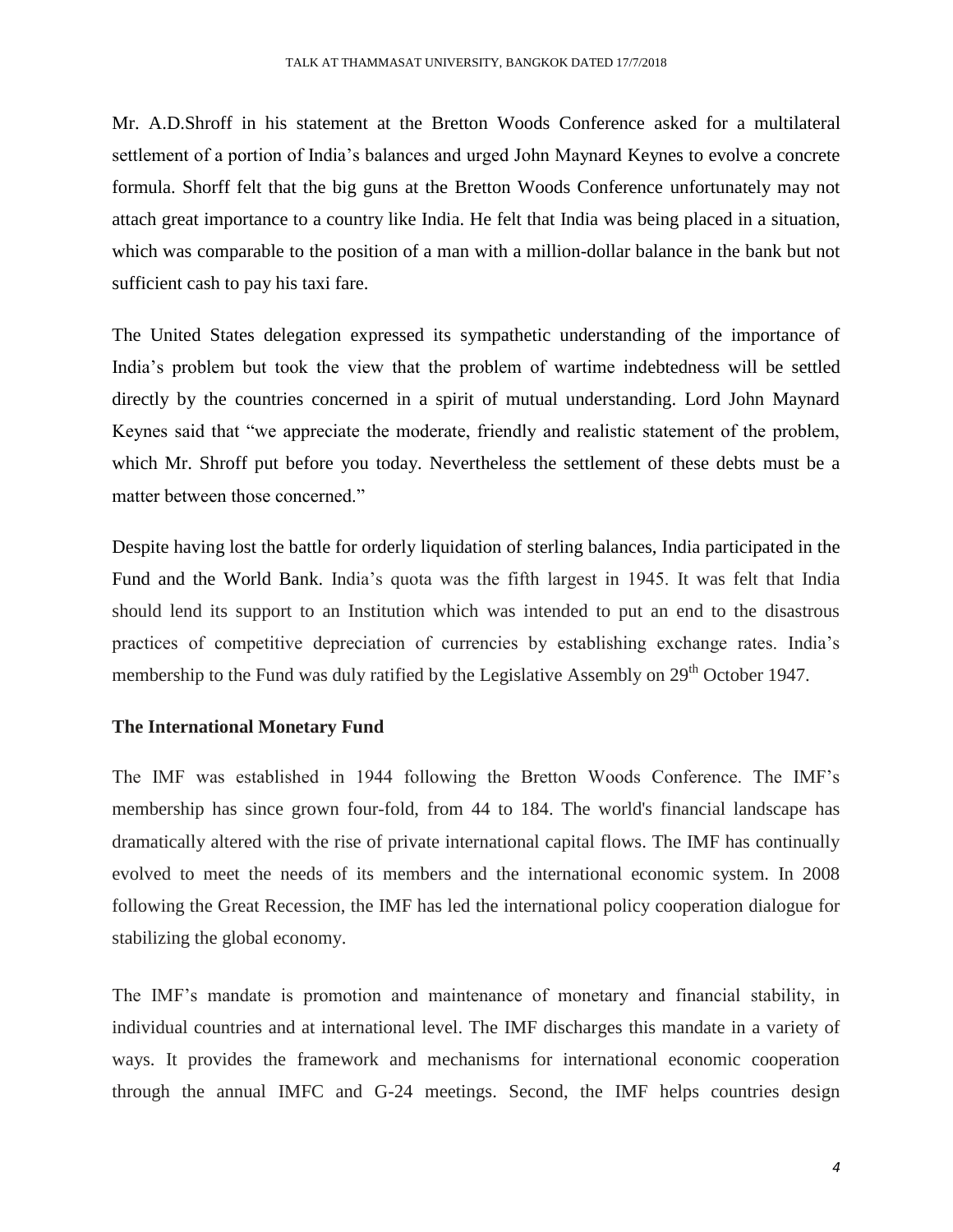macroeconomic policies that achieve and maintain high levels of employment and income. The promotion of open economies and trade is a key element of these policies. Third, the IMF helps in the orderly correction of a country's balance of payments problems by providing temporary financing. The International Monetary Fund represents an institution of immense economic power. The IMF's active lending role requires sustained involvement in countries facing economic crisis, in the formulation of macroeconomic policies.

#### **India-IMF relations in program years – 1966, 1981 and 1991**

Since 1944, India has availed 3 IMF programs in 1966, 1981 and 1991.

#### **The 1966 Program – the First Devaluation**

India's balance of payments position was under pressure throughout 1965, and the difficulties continued into 1966, necessitating a sizeable use of Fund resources despite severe tightening of restrictions. As the year 1965 opened, exchange reserves had already been reduced to a low level by increased payments for food inputs occasioned by the shortfall in domestic production and by delays in the repatriation of export proceeds. In March, a stand-by arrangement of US\$ 200 million was approved by the Fund. The Government took steps designed to slow down the monetary expansion, including raising the bank rate to 6 percent adopting a substantially less expansionary budget for the fiscal year beginning April 1, 1965 and imposed a 10 percent surcharge on all but the most essential imports.

Exports failed to increase in 1965. Rupee was devalued by 36.5 percent to bring domestic prices in line with external prices, to enhance the competitiveness of exports and to address the country's trade and balance of payments problems on June 6, 1966. The US dollar which was equivalent to Rs. 4.75 rose to Rs. 7.50 and the pound sterling from Rs. 13.33 to Rs. 21. Special export promotion schemes were abolished as part of trade reforms on the same day. The devaluation of the rupee was seen as India succumbing to western pressure. The Government declared a plan holiday. The fourth five-year plan was abandoned in favor of three annual plans in the wake of disruptions in the economy on account of two years of drought, two wars, and the devaluation of the rupee. The annual plans guided development with immediate focus on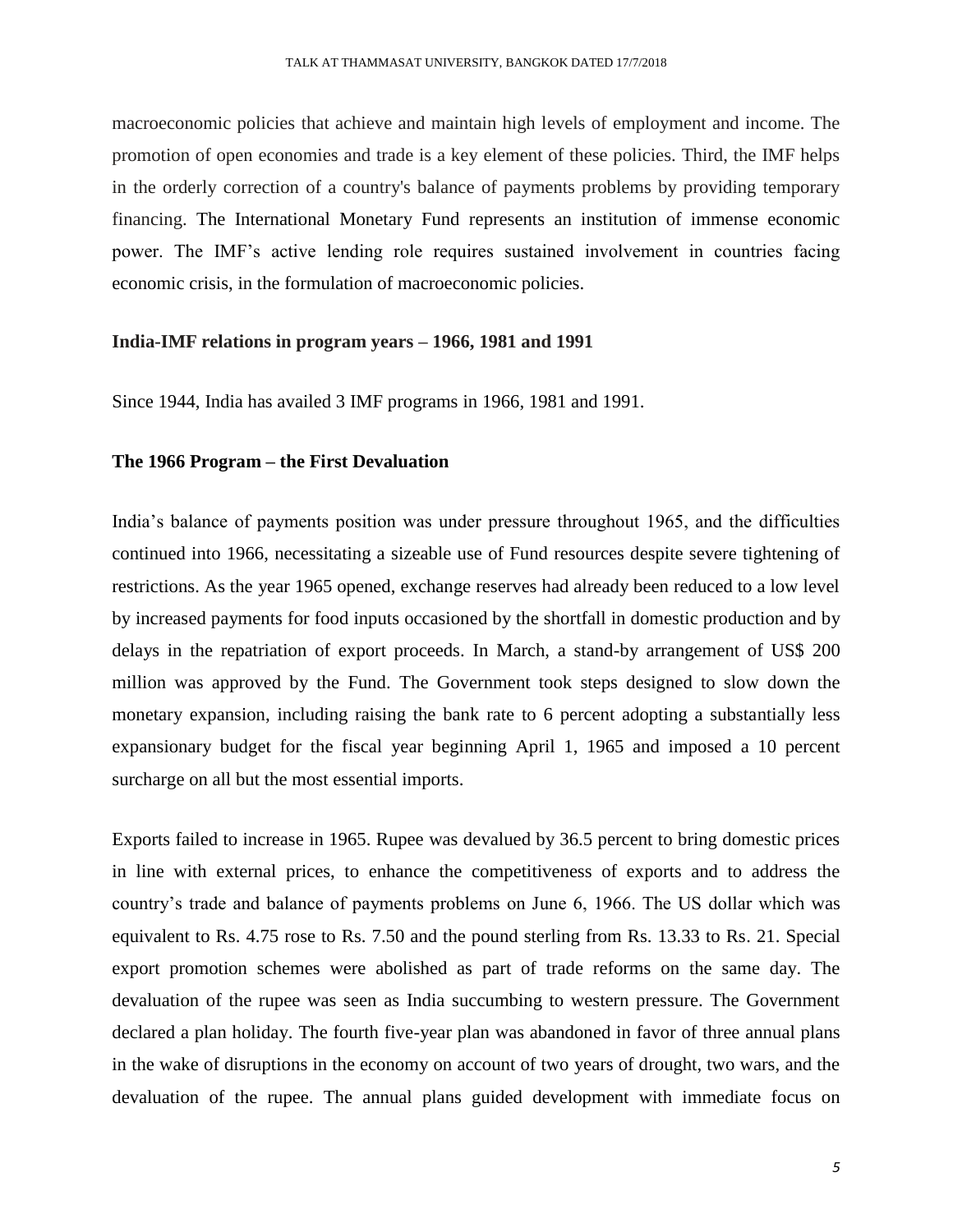stimulating exports and searching for efficient uses of industrial assets.

The United States allocated 9 lac tons of grain under PL 480 to help India fight the famine in Bihar consequent on three years of drought. President Lyndon Johnson signed a Congressional resolution on April 20, 1966<sup>1</sup> and said that the Indian government would use the time gained by foreign assistance to mount a determined and effective drive to raise the country's agricultural output. India and the World Bank were agreed on the need for non-project assistance of US \$ 900 million annually for three years after the devaluation, in addition to project assistance of US \$ 300 million and the latter committed itself to raising the amount. The first US \$ 900 million was slow in coming, and was received November 1966. This was followed by protracted delays in the release of the committed funding for the second year resulting from delays in IDA replenishment. India received US \$ 295 million in 1967-68 and US \$ 642 million in 1968-69. With devaluation, there was a sharp price rise in 1966-67 and growth in industrial production dropped sharply. The failure of the devaluation resulted in slowing down of reforms and moderation of growth targets. India fulfilled its obligations and emerged out of the crisis by 1971-72.

#### **The 1981 Program – De Larosiere supports Dr. M.Narasimham**

The Balance of Payments situation changed dramatically in 1979-80. Inflation soared from 3 percent in 1978-79 to 22 percent in 1979-80. The external terms of trade worsened significantly owing to higher prices for imported petroleum and fertilizers. Trade deficit zoomed. Government undertook deficit financing on an unprecedented scale with expansion of credit to trade, commerce and industry. To meet the short term cyclical imbalance, India drew SDR 266 million under the compensatory financing facility (CFF) from the IMF, but even so, the country's international reserves slid down to 3 ½ months of imports.

Dr. M.Narasimham<sup>2</sup> served as Executive Director (India) IMF and was the architect of India's 1981 IMF program. As Executive Director World Bank, he had met a few friends from the IMF and asked them how the Fund would react if a country like India were to approach the Fund for a

<sup>&</sup>lt;sup>1</sup> The Hindu dated April 21, 1966 page 1

<sup>&</sup>lt;sup>2</sup> Dr. M.Narasimham Interview dated June 19, 2017 at ASCI Hyderabad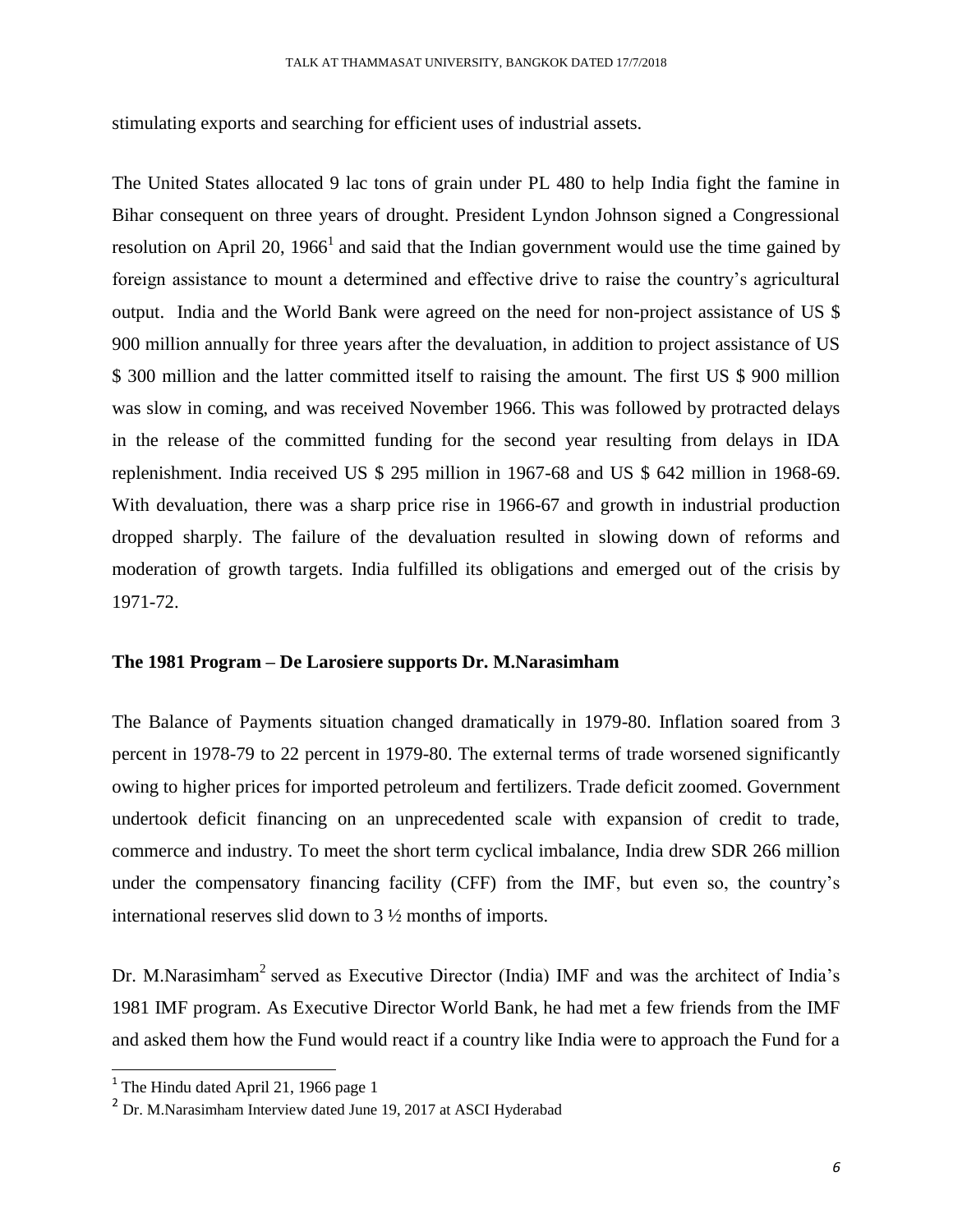medium term facility to cushion the structural impact on balance of payments because of the oil price increase. Their response was positive and encouraging. On a subsequent visit to India, he met Prime Minister Indira Gandhi and suggested "Madam, we should get an IMF loan as the balance of payments outlook is not rosy due to the oil price increase."

At the Fund, Jacques de Larosiere was the Managing Director. De Larosiere had considerable empathy for India and for developing countries in general. M.Narsimham met every single Executive Director in the IMF to present India's case for a medium term loan under the Extended Fund Facility. The United States said, India can go to the markets instead of IMF. Given US resistance, Ambassador K.R.Narayanan and M.Narasimham went to meet the US Treasury Secretary. The Treasury Secretary said the United States was opposed to the Indian program. They were not convinced about the balance of payments need and felt that the Fund was getting into investment financing contrary to the principle that the Fund resources would have a revolving character. The Treasury Secretary told me that while they were not happy with the loan, they did not wish to oppose it if it came to the Board, the United States would abstain when it came to voting. The November 1981, discussion on the Executive Board took place all day. Every single Executive Director spoke, all 20 of them. At the end of the marathon meeting, the Board formally approved the Indian request, with the US abstaining.

In the run-up to the Executive Board discussions, De Larosiere had an almost personal commitment to the loan and he took great pains to convince other directors, particularly the US about the need for their support for the loan. De Larosiere felt that while the loan was important for India, it was no less important for the Fund as a visible demonstration of its willingness to assist a responsible country and be flexible about it. The second year program was approved without any hitch around the middle of 1982. Even the US which had abstained in the November 1981 meeting, decided to support the program.

In retrospect it was quite surprising that India went through the 1981 IMF program without major reforms. The domestic program did not yield much ground on the reform front. In the 1981-84 period, the Government did start changes e.g. Export Oriented Units and SEZs were established. But the pace of reforms was slow. Following the 1984 elections, the reforms continued. But there were no major overhauling reforms. Gradualism ruled.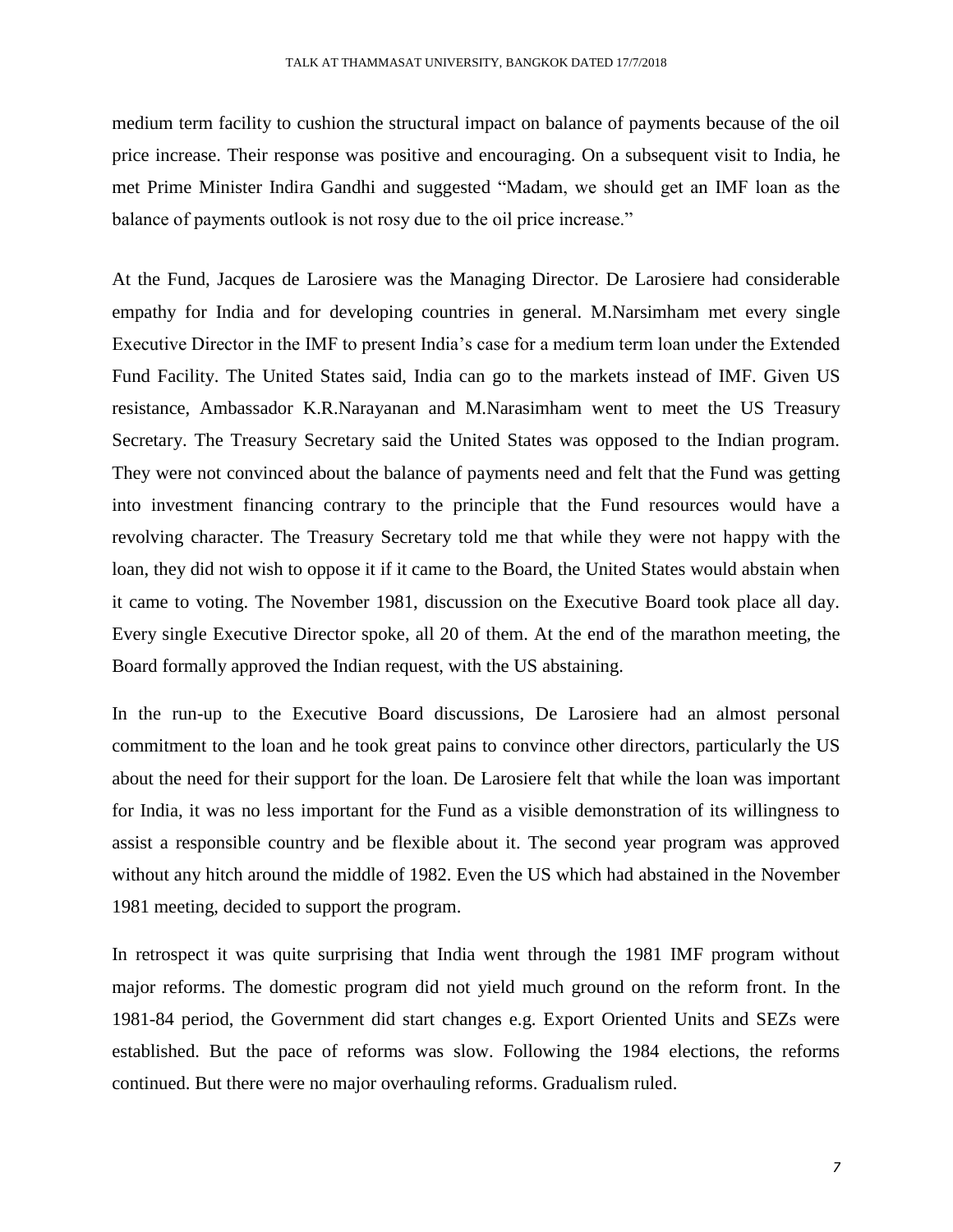Expansionary fiscal policy continued in the 1980s, and the automatic monetization of budgetary deficits by issuing adhoc Treasury bills strained credit policy. India entered the 1990s with structural rigidities and imbalances in the economy, pronounced macroeconomic imbalances despite a significant growth rate of 5 percent. Several adverse domestic and external developments precipitated in the balance of payments (BOP) crisis in 1991. From this crisis, emerged a comprehensive reform agenda backed by an IMF program which was effectively implemented.

#### **The 1980s**

The 1985-86 Long Term Fiscal Policy( $LTFP$ )<sup>3</sup> was formulated in pursuance of a commitment given by the Government as part of Union Budget 1985-86. The long term fiscal policy was to impart a definite direction and coherence to the annual budgets. Secondly it was envisaged to shift to rules based fiscal and financial policies and less reliance on discretionary case-by-case administration of physical controls. The LTFP projections could not be sustained. The budgetary deficits for the 5 years were significantly off target, there was an expenditure boom and the tax collections were off targets. Although the Economic Surveys kept maintaining that the fiscal management in immediate future must aim at correcting these imbalances to step inflation, contain balance of payments pressures, the policy pronouncements did not translate into effective implementation.

**Should India have gone to the IMF in 1988?** Dr. Nitin Desai, the then Chief Economic Advisor felt that the major problems did not surface till 1989 when the rupee trade with the Soviet Union for commodities had collapsed. He also felt that in 1988, while there was no ideological objection in going to the IMF, but the political judgment was that the sharp fiscal correction advised by the IMF can only be done after the elections. Following the elections in 1989, an IMF program was not pursued as Government feared capitalist conditions would be imposed. The public image of the IMF as a ruthless condition setter, as one that would reduce social expenditures dissuaded the Government. As Dr. I.G.Patel<sup>4</sup> pointed out, India had placed

<sup>&</sup>lt;sup>3</sup> Long Term Fiscal Policy December 1985, Ministry of Finance (Department of Economic Affairs)

<sup>&</sup>lt;sup>4</sup> Patel I.G.., New Economic Policies: A Historical Perspective, Economic and Political Weekly January 4-11, 1992 pp 41-46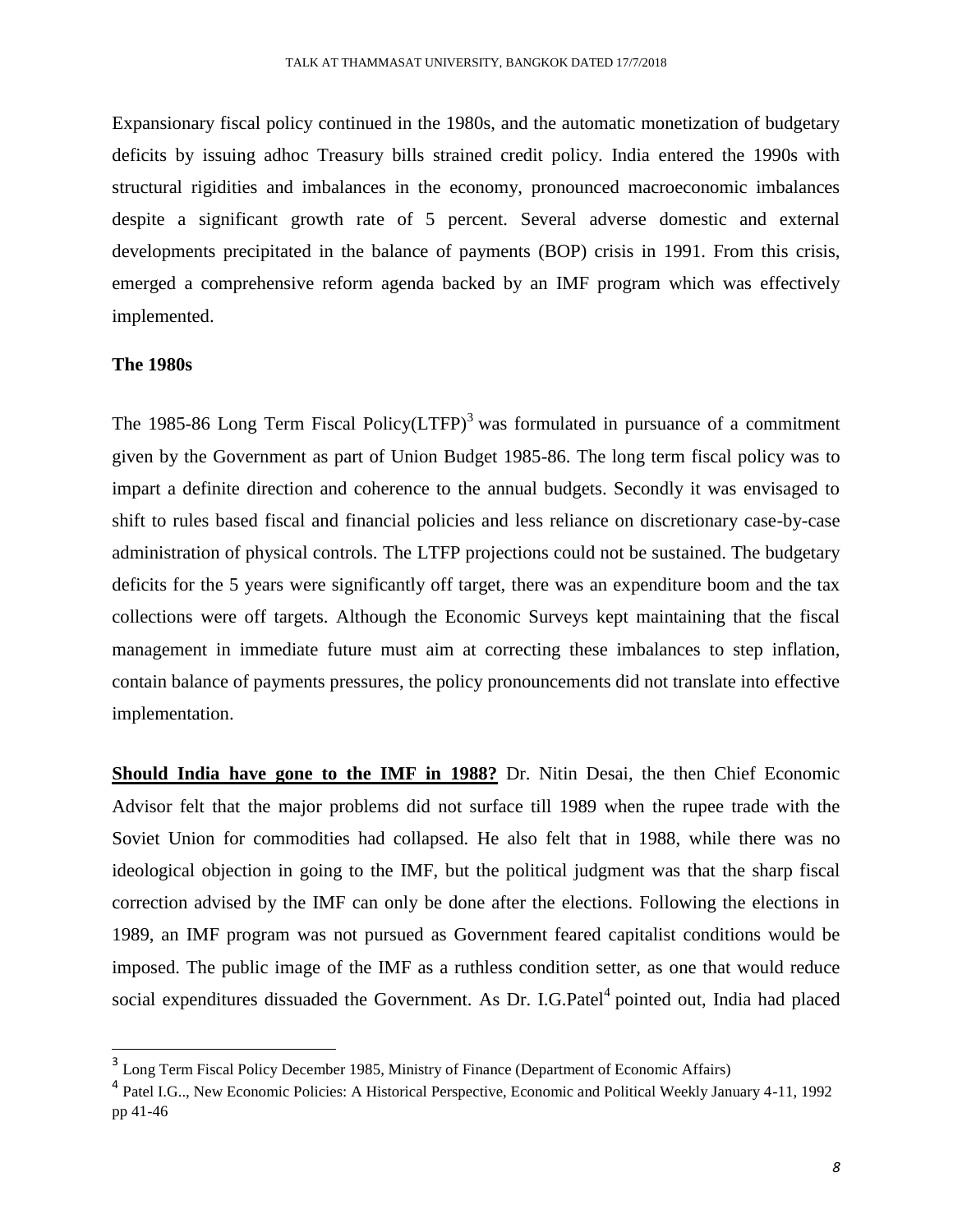short term political gains ahead of National interests. He advocated that there was no need to be afraid of IMF conditionality as the IMF reasoning was sound.

The Economic Survey<sup>5</sup> for the year 1991-92 said thus:

The first signs of the current payments crisis became evident in the second half of 1990- 91 when the Gulf war led to a sharp increase in oil prices. Foreign exchange reserves began to decline from September 1990. They declined to a level of Rs. 5480 crores (US \$ 3.11 billion) at the end of August 1990 to Rs. 1666 crores (US \$ 896 million) on  $16<sup>th</sup>$ January 1991. In January 1991, the Government made a drawing of Rs. 1884 crores (US \$ 1.025 billion) under the compensatory and contingency financing facility (CCFF) and a drawing of Rs. 1450 crores (US \$ 789 million) under a first credit tranche arrangement (FCT). The purchases from the International Monetary Fund in January 1991 amounted to Rs. 3334 crores (US \$ 1.814 billion).

#### **The 1991 Program and Economic Reforms**

On August 27, 1991, the Finance Minister addressed the Managing Director IMF for an 18 month stand-by arrangement in an amount equivalent to SDR 1656 million. A memorandum of economic policies setting out the economic program of the Government of India for the period 1991/92 and 1992/93 was also submitted. The Government indicated its willingness to enter into a comprehensive structural adjustment program, supported by an arrangement under the Extended Fund Facility. Government agreed to formulate a comprehensive program for tax reform and introduce a detailed tracking system of quarterly expenditure reviews.

The Finance Minister clarified the role of the IMF and the World Bank in the Indian economic policy making in his budget speech. He said

"It has been alleged by some people that the reform program has been dictated by the IMF and the World Bank. We are founder members of these two institutions and it is our right to borrow from them when we need assistance in support of our programs. As

<sup>&</sup>lt;sup>5</sup> Economic Survey 1991-92 pp 4-17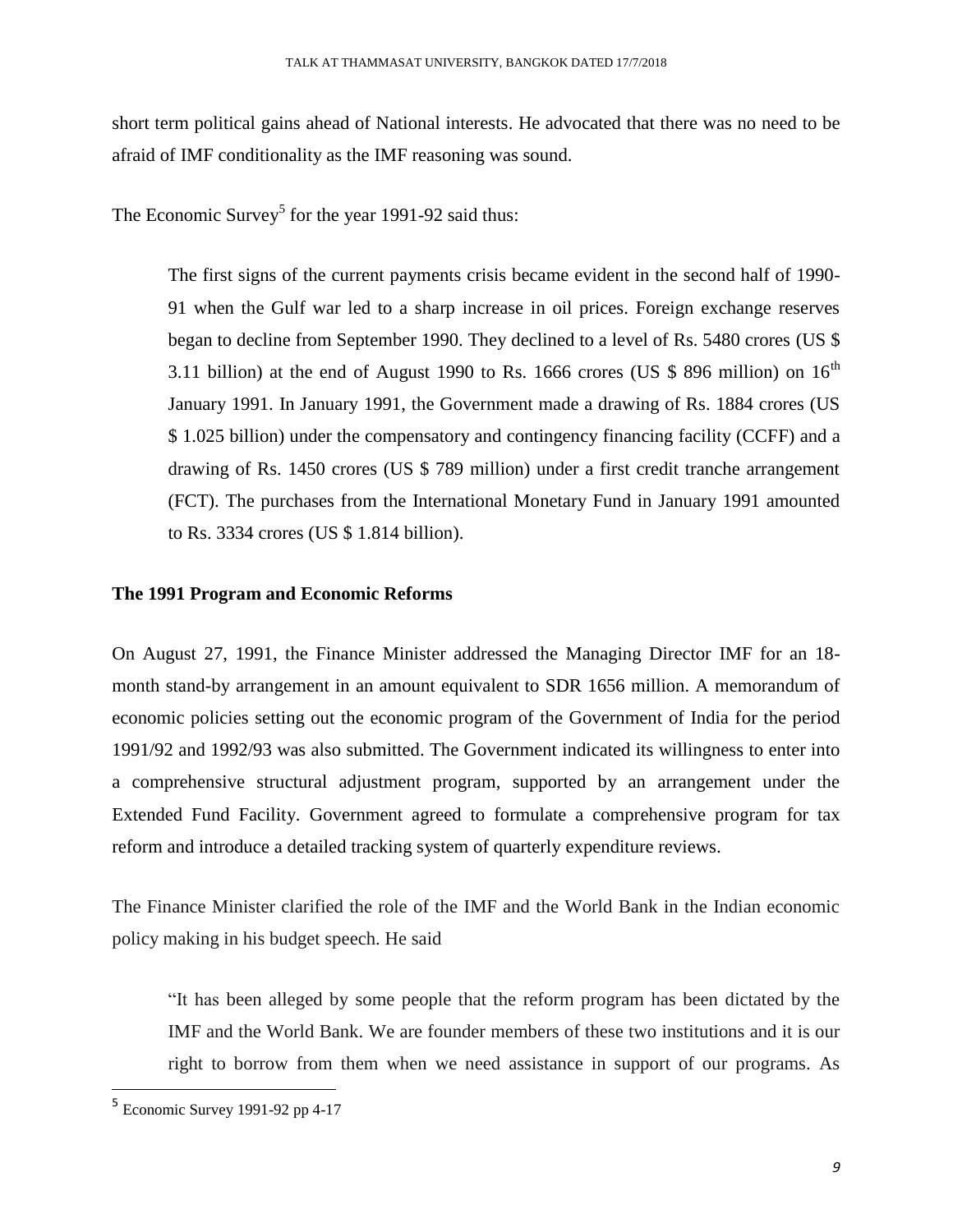lenders, they are required to satisfy themselves about our capacity to repay loans and this is where conditionality comes into the picture. All borrowing countries hold discussions with these institutions on the viability of the programs for which assistance is sought. We have also held such discussions. I wish to state categorically that the conditions we have accepted reflect no more than the implementation of the reform program as outlined in my letters of intent sent to the IMF and the World Bank, and are wholly consistent with our national interests. There is no question of the Government ever compromising our national interests, not to speak of our sovereignty."

The IMF history says the following:

"The politics of borrowing from the IMF is always complex, but in India it was especially so. On the one hand politicians had long viewed the IMF conditionality with some disdain. As soon as it became know that the government was applying for a stand-by arrangement, its leaders would be attacked in Parliament, and in the press for subjugating the interests to foreign domination. On the other hand, most of the countries' economic and financial officials had good relations with the IMF and an unusually high degree of trust had developed on both sides over the years.

The working relationship was a little unusual, in that the authorities knew full well what they needed to do to qualify for the Fund's seal of approval and financial support. The decision to devalue for example was not made at the insistence of the Fund but on the understanding that the Fund would approve it and that both sides believed that it was necessary and was in India's interest. As had been true for the 1981 negotiations, these discussions were amicable and collegial."

The adjustment strategy entailed a set of immediate stabilization measures adopted in July 1991 most notably a 18.7 percent depreciation of the exchange rate and further tightening of monetary policy including increase in interest rates, designed to restore confidence and reverse short term capital outflow. The implementation began with the final 1991/92 budget, of a comprehensive program built around the twin pillars of fiscal consolidation and a radical structural reform to shift away from the policies of the past. India had also committed to mobilization of substantial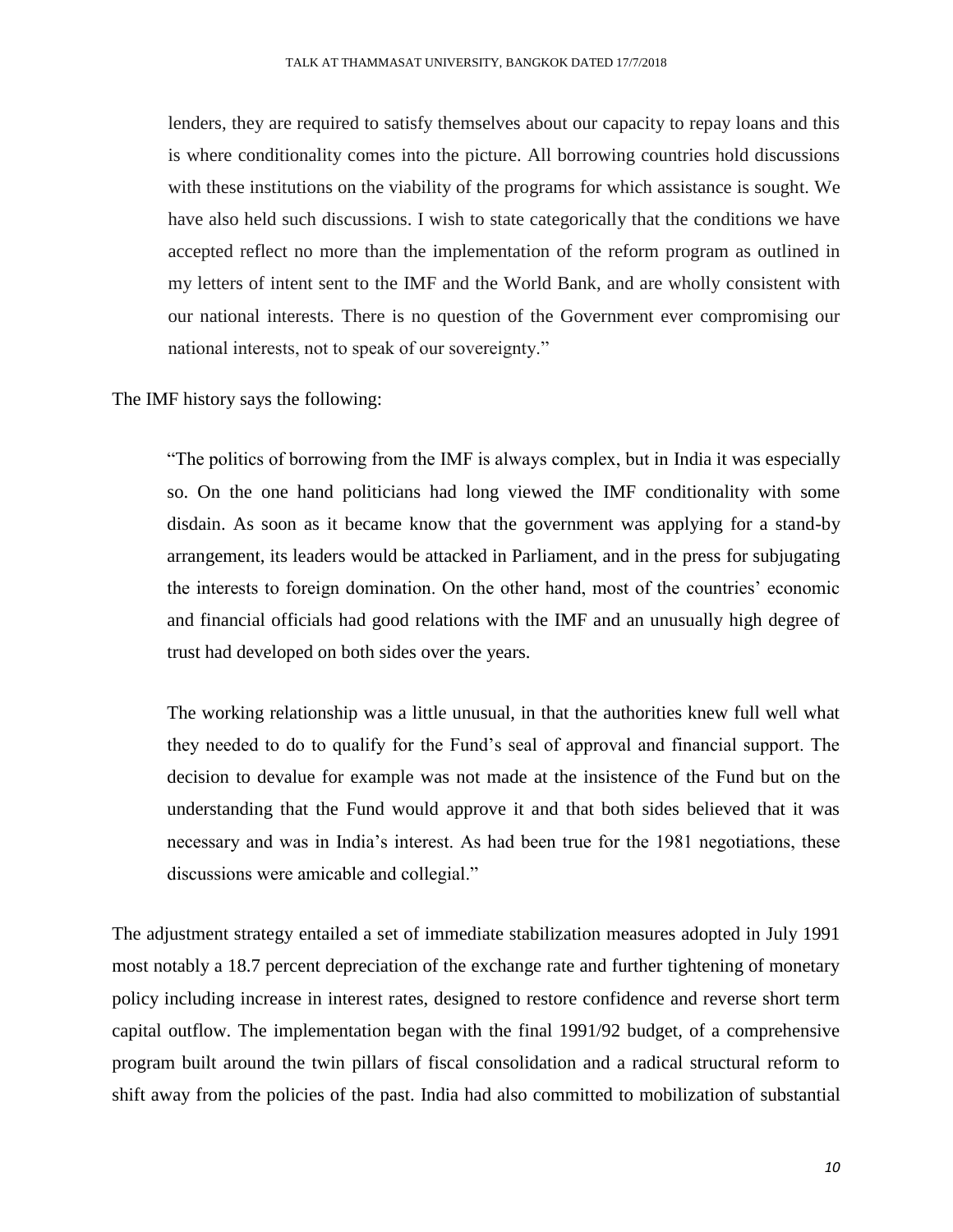exceptional financing to maintain a minimum level of imports so as to avoid a major disruption to the economy. The initial stabilization package was accompanied by a special action to maintain reserves at a minimum working level, including gold backed external borrowing, purchases from the Fund and the provision for quick disbursing aid from the World Bank, the Asian Development Bank and several bilateral donors.

The Fund recommended that the key macroeconomic objectives of the program include an easing of the payments situation and a rebuilding of gross international reserves to over  $1\frac{1}{2}$ months by the end of 1992/93; economic growth of 3-3 ½ percent in 1991/92 followed by a gradual recovery in 1992/93 and a reduction in inflation to no more than 6 percent by end of 1992/93. The current account deficit was targeted at about 2 ½ percent of GDP in 1991/92 and 1992/93. The structural benchmarks for the program were in the areas of industrial policy, trade liberalization, domestic pricing policies, public enterprises reforms, financial sector reforms, tax reforms and expenditure control. The crisis management measures adopted included utilization of gold to raise foreign exchange resources, liberalization in the policy for import of gold, India development bonds and non-resident deposits, liberalization of import licensing, liberalization of tariffs, industrial deregulation, foreign investment policy and significant steps in the exchange rate policy. In many ways, the IMF program of 1991/92 ensured India's integration into the global economy.

India was a poster child for the IMF. Each of India's 3 programs terminated earlier than projected. Post program growth rates were always higher than pre-program growth rates. The repayments were always on schedule. Economic History will remember the flag bearers of India's economic reforms well.

#### **India and IMF – The Growth Years**

The Indian economy witnessed an average growth of 8.5 percent for 5 years between 2004-08 during which period there was a strong momentum in investment, buoyant corporate profits and high business confidence along with a rise in productivity, surpassed only by China. Inflation was low and export growth remained robust at 20 percent. The country witnessed strong capital inflows adequate to finance an increase current account deficit of 1.5 percent. India's favorable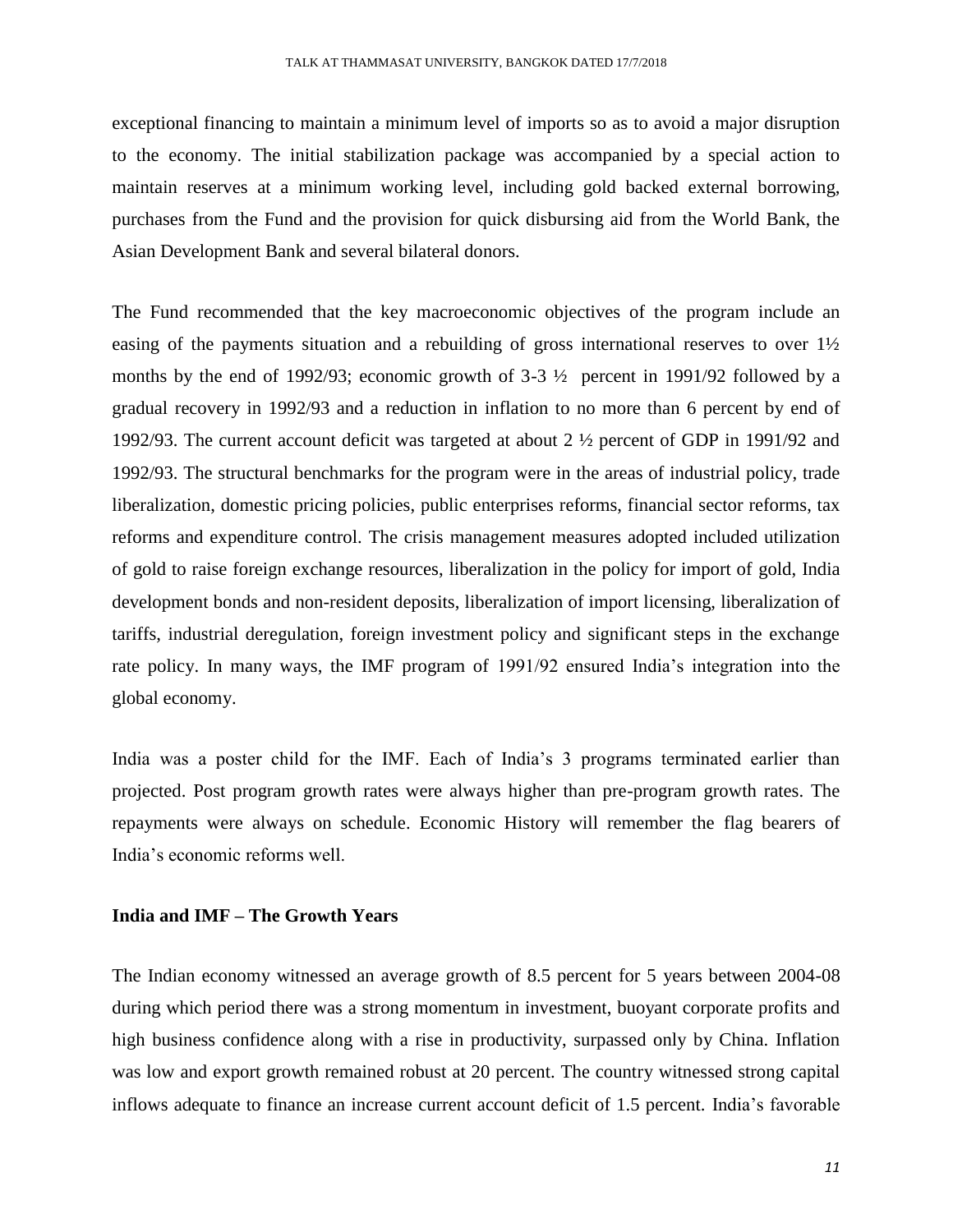outlook attracted record capital inflows. It was a period when the Fund needed India than India needed the Fund. India became a creditor country in the IMF Financial Transactions Plan which was a major step forward.

The Fund had become irrelevant in the mid 2000s with several countries building reserves. The Fund was under severe criticism from leading economists Joseph Stiglitz, Martin Feldstein, John Taylor and George Schultz and also by civil society that the IMF had outlived its mission and the time has come for it to go into oblivion. The clarion call of the critics was "50 years are long enough". Private capital flows had become much larger. The Fund reinvented itself with a 28 percent allocation for Technical Assistance programs. There was also a realization that macroeconomic stabilization entails more measures than fiscal deficit reduction and exchange rate devaluation. There was inadequate quota and voice for developing countries resulting in imposition of stringent conditionality for borrowings from the Fund. Major issues and policies were not developed in the Fund but in G7 meetings with close to one half of the voting power of Fund. The IMF did not have any major financing requests from members for crisis resolution. To ensure Fund's financing viability, the IMF Executive Board approved gold sales of 403.3 metric tons,  $1/8<sup>th</sup>$  of the Fund's total holdings of gold. The Gold sales program was completed by December 2010. India purchased US \$ 10 billion in IMF worth of IMF notes to enhance Fund's lending capacity.

#### **India and the 2008 Global Economic Crisis**

By 2009, India had arrived on the international economic scene. The Indian economy had grown at 8.6 percent for 5 years, and it was opined that if the rate of growth kept up, India would be transformed like China with US  $$1$  trillion economy doubling  $8\frac{1}{2}$  years<sup>6</sup>. It was projected that poverty would be reduced at an unimaginable speed and the  $11<sup>th</sup>$  Five Year Plan had projected an annual growth rate of 9 percent rising to 10 percent by 2011.

Indian policy makers had reckoned that India may not be severely affected from the 2008 Global Financial Crisis largely because of public ownership of banks, strict prudential rules laid down by RBI and limits on external commercial borrowings. That said, Indian stock markets witnessed

<sup>6</sup> The Economist October 11, 2008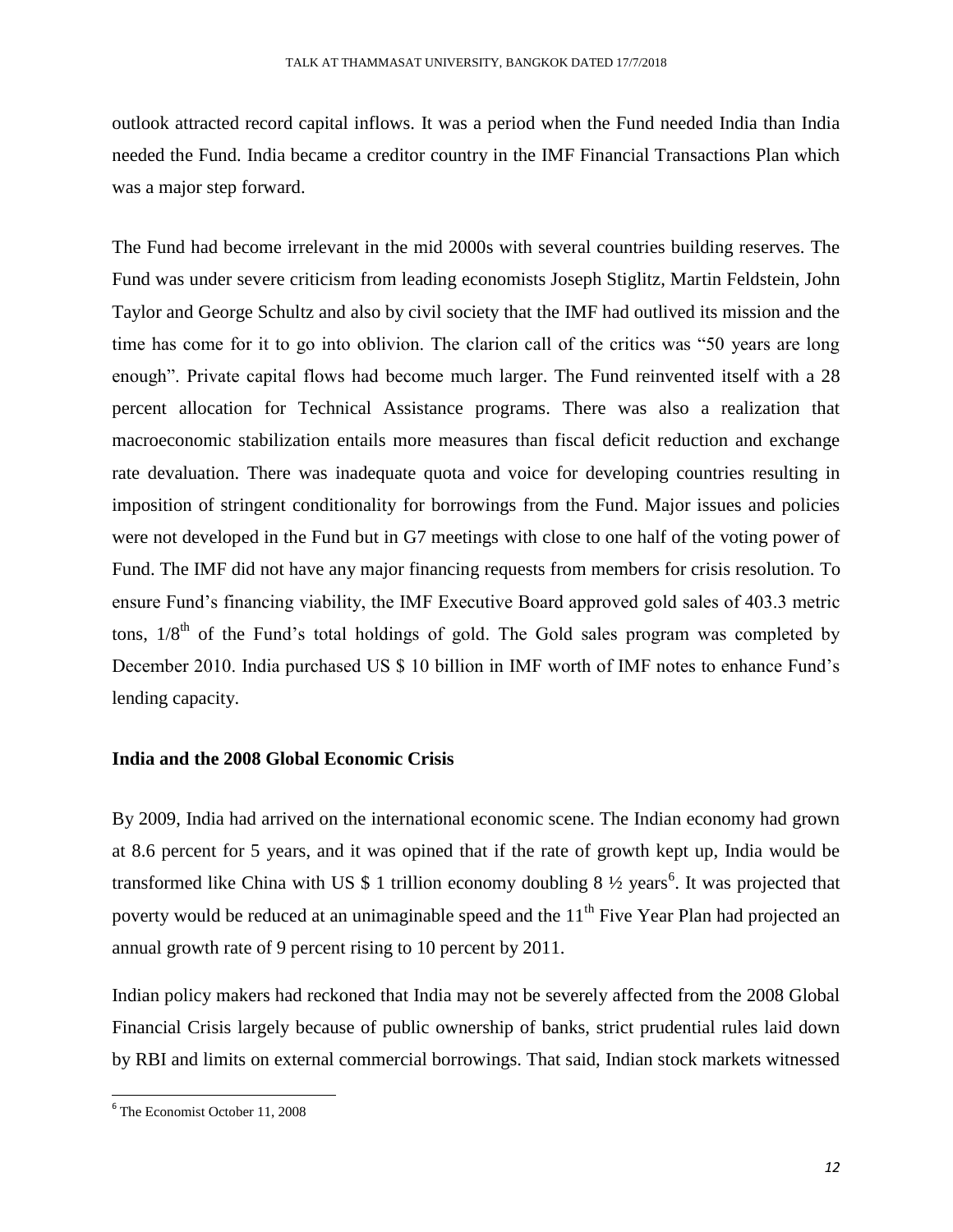a 60 percent loss in values, foreign portfolio investment slowed down and rupee lost 20 percent value against the dollar reaching Rs. 50/ dollar, with the global financial freeze accelerating the currency depreciation.

Expectations that the Indian economy is 'decoupled' from the West were completely belied. The stock markets' sharp decline in response to global crisis were the first indications of global developments retaining their hold over Indian markets. Foreign institutional investors were pulling out. The current account deficit widened. Remittances and earnings from software exports that had propped up the current account in the past showed signs of declining. Software exports to the U.S. were under strain. India's IT companies which derived 85 percent of their revenues from exports to United States and Britain, employing 2 million workers witnessed significant job losses.

In the G-20 meeting<sup>7</sup> in October 2008, Governor RBI, Duvvuri Subbarao had urged advance economies to keep the emerging market central banks in the loop on financial market developments as they viewed them and also on their proposed policy responses. The US Treasury and the Federal Reserve had conducted regular briefings for select emerging market economies including India. The advanced economies had to resort to unconventional monetary policies and quantitative easing and large scale asset purchases to flood the system with liquidity. The lowest policy rate India reached during the crisis was 3.25 percent while several advanced economies had reached near zero percent policy rates.

The Government provided a substantial fiscal stimulus through two packages announced by the Government on December 7, 2008 and January 2, 2009 to boost demand and aim at increasing expenditure on public projects to create employment and public assets. The Government renewed its efforts to increase infrastructure investments by approving several infrastructure projects. The Reserve Bank of India took a number of monetary easing and liquidity enhancing measures including the reduction in the cash reserve ratio, statutory liquidity ratio and key policy rates. The objective was to facilitate funds from the financial system to meet the needs of productive sectors.

<sup>7</sup> Duvvuri Subbarao., *Who Moved My Interest Rate*., 2016 pp 21-45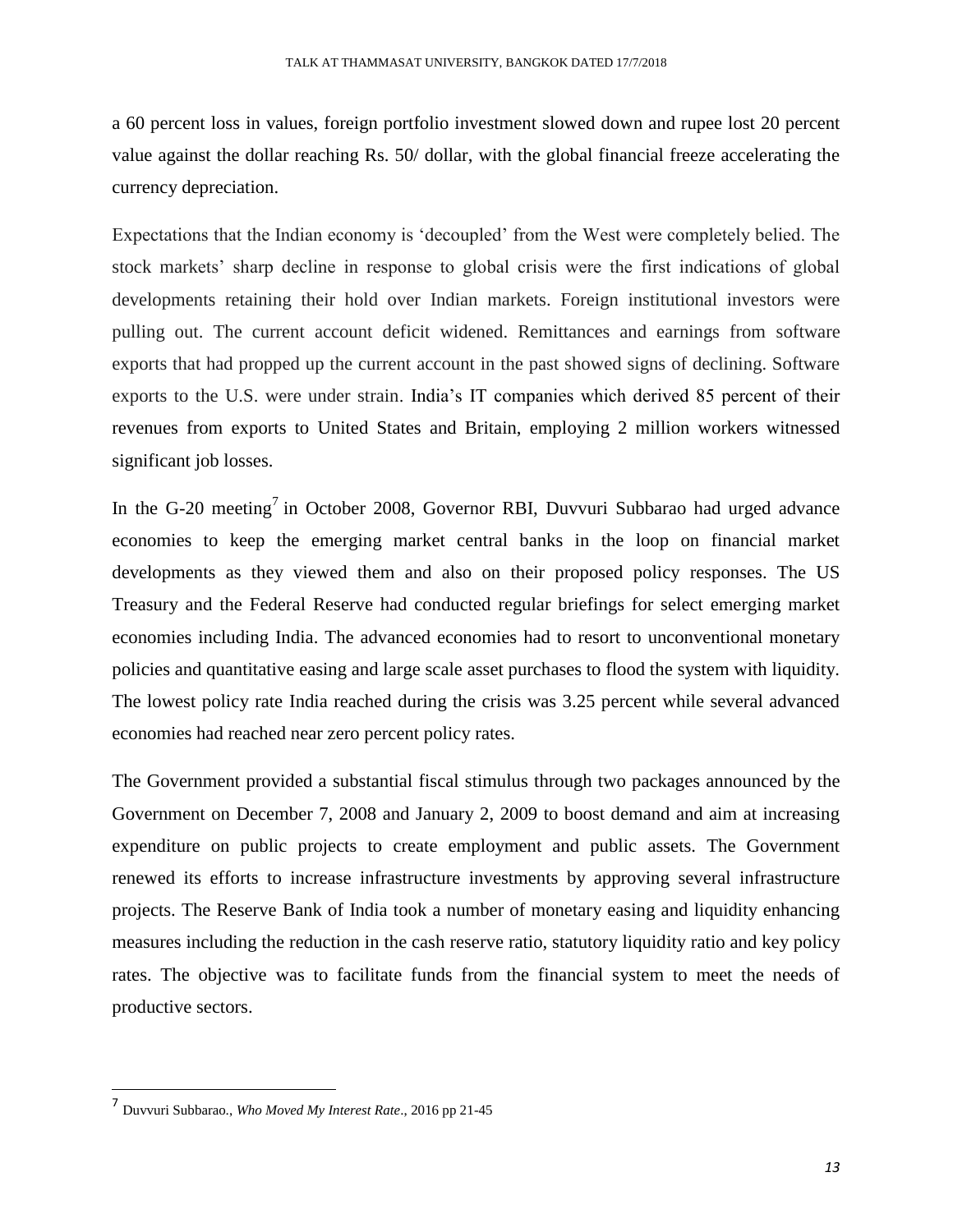On February 19, 2009 the rupee hit 50/ dollar in a jittery market. The RBI's holding of US T bills rose by US \$ 6.9 billion to US \$ 23.1 billion in December 2008 as India's forex reserves rose from US \$ 247.8 billion in November 2008 to US \$254 billion in December 2008. Monetary authorities in China, Russia, Hong Kong, Norway, Ireland and Israel also added the lower yielding dollar asset to their foreign exchange reserves. China had added US \$ 218 billion in 2008 while India added US \$ 8.2 billion.

The IMF projected India's growth to moderate to 6  $\frac{1}{4}$  percent in 2008-09 and further to 5  $\frac{1}{4}$ percent in 2009-10. Headline inflation came down from 13 percent to 4.4 percent in January 2009 and was projected to further drop to 3 percent by March 2009 and to 2 percent on average in 2009-10. Current account deficit was projected at 3 percent of GDP primarily due to oil import bill and deterioration in exports. The foreign exchange reserves declined from a historic peak of US \$ 315 billion in May 2008 to US \$ 252 billion in February 2009. The stock market declined by 50 percent and the rupee declined by 23 percent.

In 2009-10, the IMF commended the Reserve Bank of India for commencing the first phase of exit from monetary accommodation and generally considered that conditions were right for a progressive normalization of monetary stance. The withdrawal of the monetary stimulus was to be done in a gradual manner to soften the impact on long term interest rates and help anchor inflation expectations. India faced challenges in managing capital flows and the IMF recommended sterilized intervention to help reduce exchange rate volatility. The RBI's approach to use prudential measures in case of asset bubbles was also supported by IMF and tightening of capital controls was to be an instrument of last resort. India's financial system had weathered the global crisis well. The strengthening of capital of public sector banks and financial regulation, the higher provisioning arrangements introduced had all proven successful.

#### **IMF Reforms**

Following the 2008 Global Financial Crisis, the implications of IMF Quota reforms were significant for Global Economic Governance. There was a large gap between economic reality and quotas. Dissatisfaction among global opinion could only be reduced if quota shares were changed to reflect the fast changing economic reality. In December 2015, the US Congress adopted legislation to authorize the IMF 2010 quota and governance reforms and all the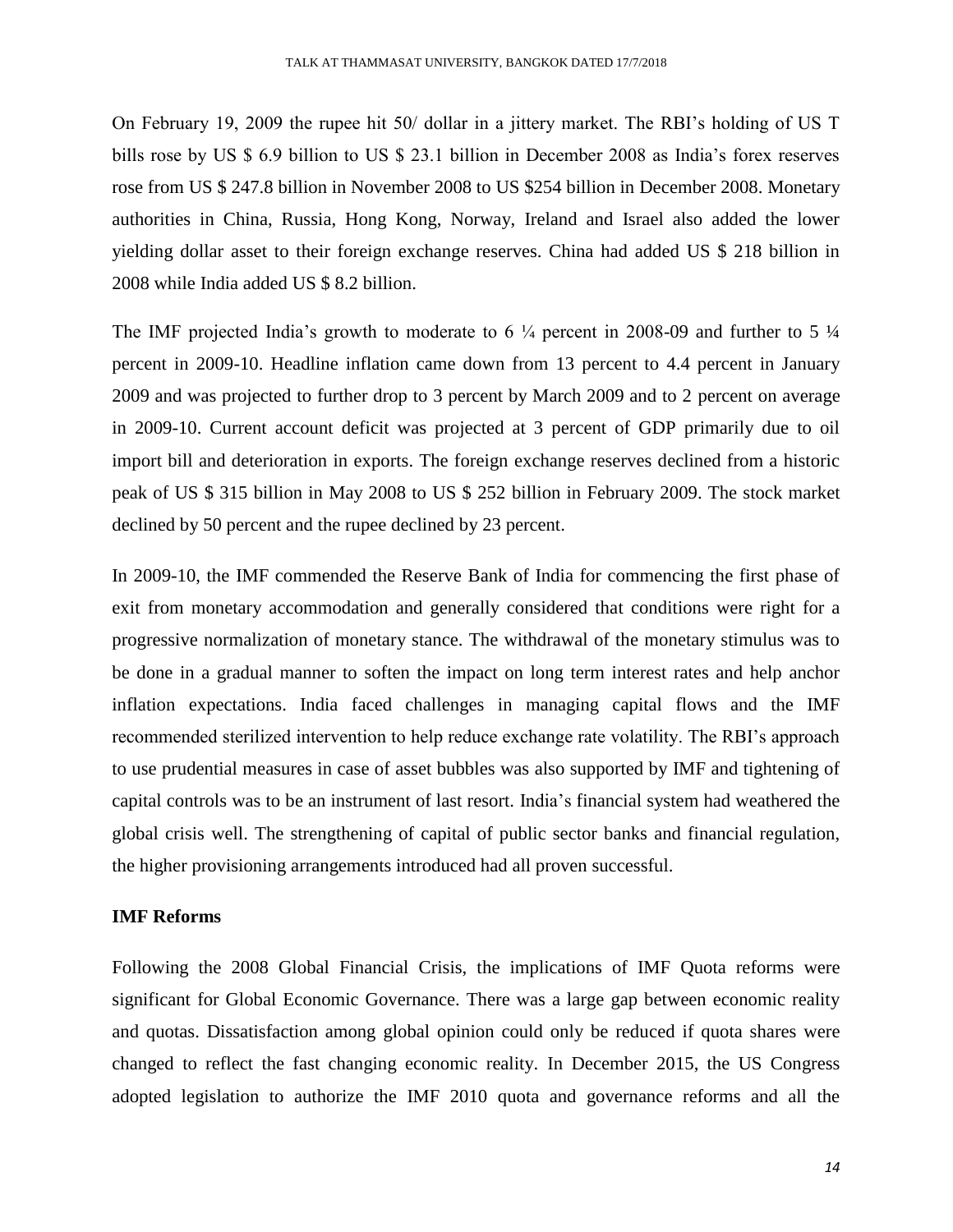conditions for their implementation were met in January 2016. The Implementation of Quota and Voice reforms enabled a more representative and modern IMF better equipped to meet the ends of member countries in the  $21<sup>st</sup>$  century. More than 6 percent of the IMF quota shares were shifted to dynamic emerging market economies and developing countries and from overrepresented to under-represented members. The advanced European economies agreed to reduce their combined Executive Board representation by 2 chairs. Multi-country constituencies were permitted to appoint a second Alternate Executive Director so that their constituencies are better represented on the Executive Board. The top 10 Quota shares on the IMF Board are United States - 16.66, Japan- 6.21, China 6.14, Germany 5.37, United Kingdom and France 4.07, Italy 3.05, India 2.66, Russia 2.61 and Brazil 2.24 percent. The RMB was introduced into the SDR basket of currencies and China got a 4<sup>th</sup> Deputy Managing Director's position on the IMF.

The other major IMF reforms were undertaken in Fund Surveillance Activities to address the inconsistencies in Fund surveillance exposed by the 2008 Global Financial Crisis. The steps included integrating bilateral and multilateral surveillance with enhanced scope of coverage and careful choice of topics to be covered. One of the biggest shifts in positions was the Fund adopted a flexible approach to capital account liberalization so as minimize the possible adverse domestic and multilateral consequences.

#### **Conclusion**

On October 8, 2016 the Indian Finance Minister addressed the International Monetary and Financial Committee (IMFC) during the Fund-Bank Annual Meetings presented India as the fastest growing major economy globally with GDP growth at 7.2 percent, foreign exchange reserves of USD 372 billion, current account deficit of (-) 1.1 percent and CPI inflation at 5.05 percent. The economic transformation from an IMF program country to the world's fastest growing major economy in a period of 25 years represents a significant success story for India-IMF relations.

The IMF remains very relevant to India. The IMF is an Institution of high credibility whose voice is heard and heeded across the world. Today India is a moderately open economy. In another 5 years we will be more open. India's financial systems are integrating with the global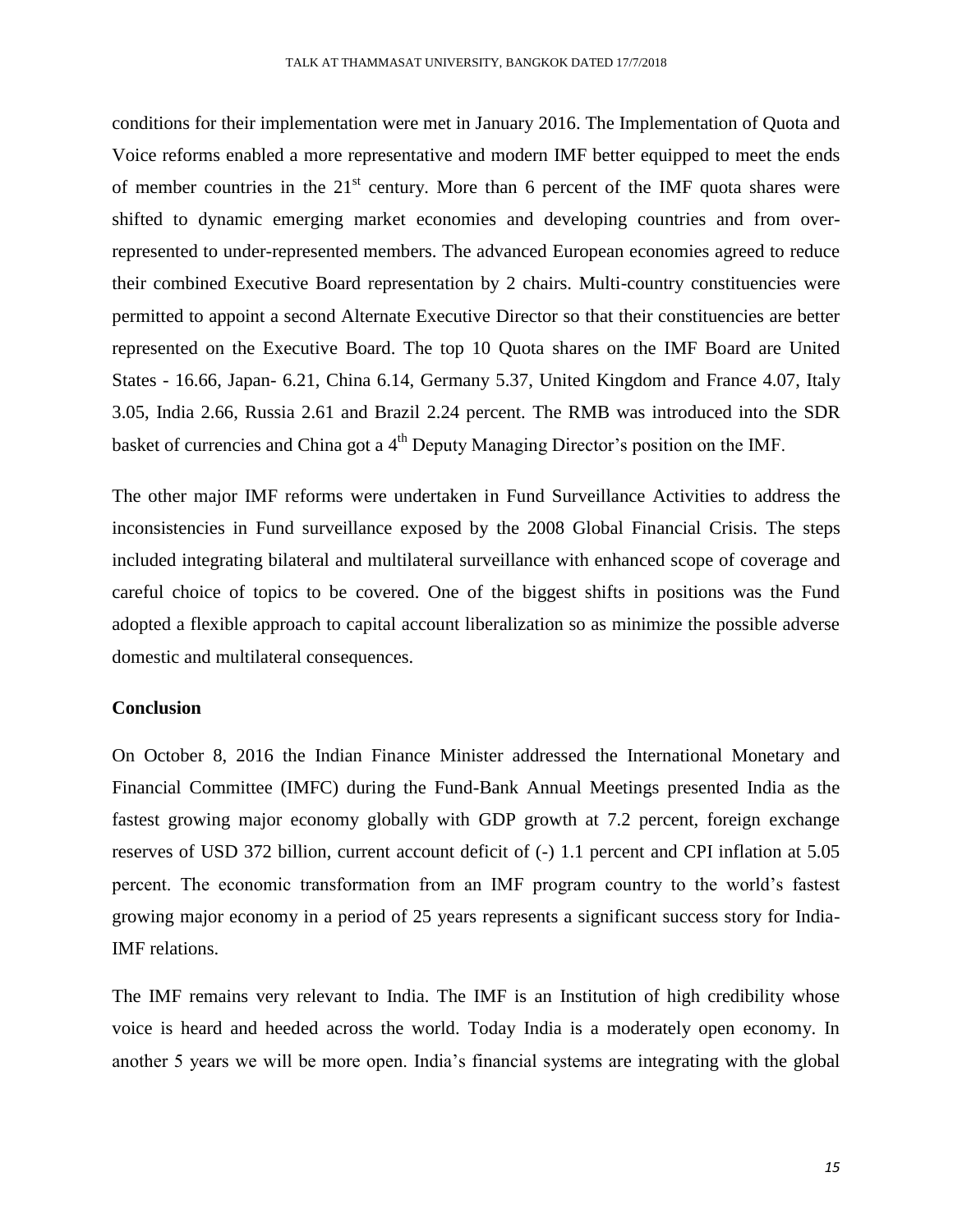economy quite rapidly. India's economic prospects depend on global growth and global welfare more than ever before.

#### **BIBLIOGRAPHY**

- 1. Shaikh, Bazil; Dubey Ranjeeta; Khot S.M.; Mint Road Milestones, RBI at 75, Reserve Bank of India 2010
- 2. The Economic and Political Weekly Vol XVI Nos 44, 45 & 46 Special Number November 1981 pp 1723 to 1726
- 3. The Reserve Bank of India 1957-1966 Volume 2 Chapter 17 pp 657 -693
- 4. The Reserve Bank of India, 1967-1981 Volume 3, pp 655-673
- 5. The Reserve Bank of India, 1981-1997 Volume 4, Part A, pp 393-415
- 6. The Reserve Bank of India 1981-1997 Volume 4, Part B, pp 457-491
- 7. The Hindu June 7, 1966 page 1
- 8. The Hindu June 7, 1966 page 6
- 9. The Hindu June 8, 1966 page 6
- 10. Prof Madhu Dandavate, Finance Minister, "Budget Speech for the year 1990-91".
- 11. Dr. Manmohan Singh Finance Minister, "Budget Speech for the Year 1991-92" dated July 24, 1991
- 12. General Discussion on Union Budget 1991-92, Lok Sabha Debates July 1991
- 13. The Economist October 11, 2008
- 14. India Selected Issues., International Monetary Fund, January 23, 2009
- 15. Duvvuri Subbarao., Who Moved My Interest Rate., 2016 pp 21-45
- 16. The Hindu., "Addressing Urban Job Losses"., dated February 20, 2009
- 17. Interim Budget 2009-10, Speech of Pranab Mukherji, Minister of Finance February 16, 2009
- 18. The Economic Times., Rupee hits 50 in jittery market., dated February 19, 2009
- 19. India 2009 Article IV consultations., International Monetary Fund., January 25,2010
- 20. Gaining Momentum, The World Economic Outlook, The International Monetary Fund, April 2017

………